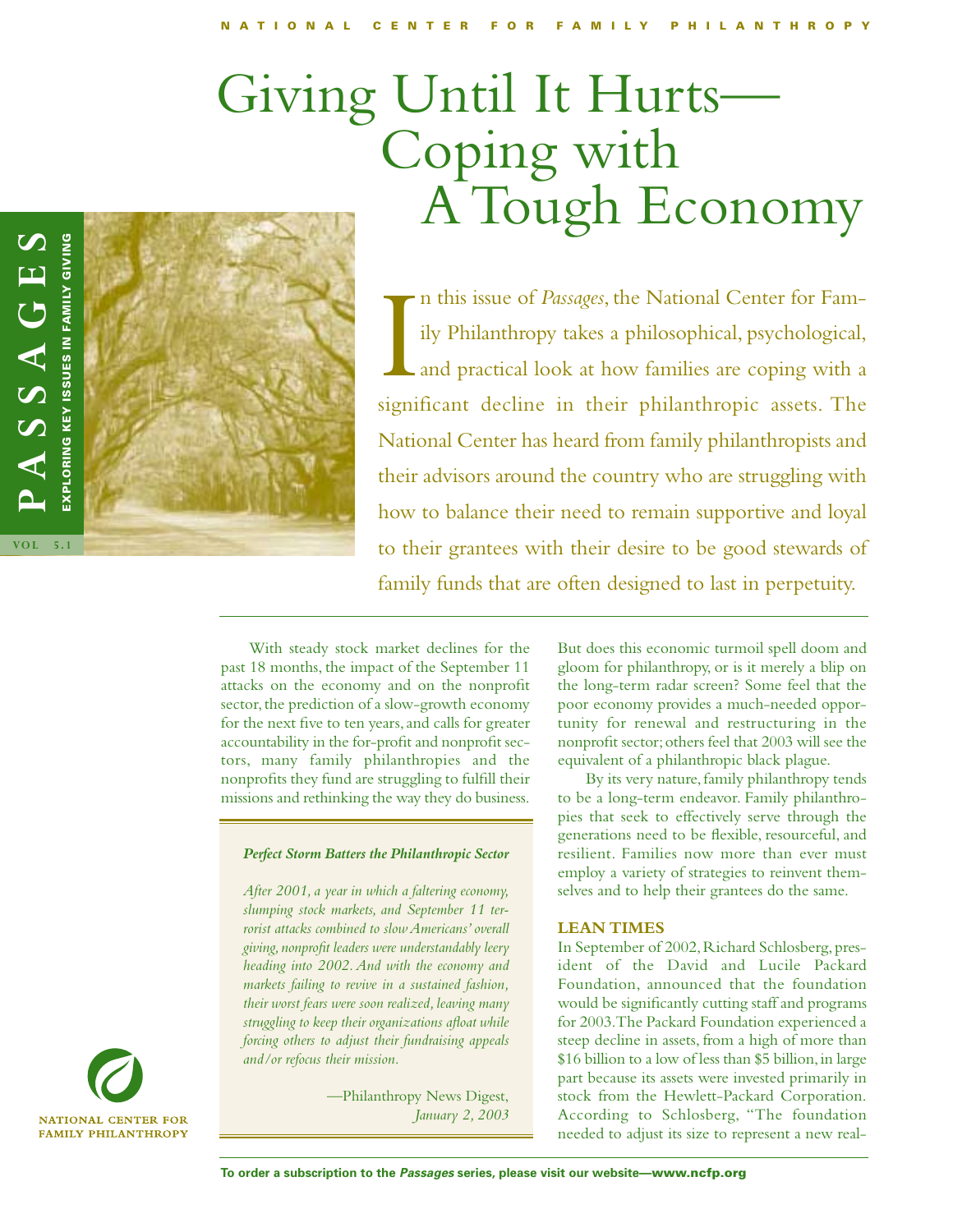PASSAGES 2

ity—which is a smaller foundation, a leaner foundation, a more sharply-focused foundation." At the same time, the Packard Foundation's board of directors approved a 2003 payout rate of more than 7 percent and began a "long, slow, and steady diversification of its stock assets program."

Many smaller family foundations and giving programs are faced with their own versions of Packard's woes.Should they recalibrate their investments? How can they focus their grantmaking? What is the best way to trim their expenses? Some economists are predicting that the worst of the bear market is over. However, since most foundations base their current giving on the previous year's endowments, overall grantmaking will not pick up for at least a year and perhaps significantly longer.

In the meantime, it is unclear how many small nonprofits will survive. The *Chronicle of Philanthropy* reports, "The cuts in grants strain nonprofit groups at a time when the organizations face many financial challenges caused by the downturn that rippled through the nation this past year." ("Foundation Assets Sag,"April 4, 2002) Later, the *Chronicle* reported a sharp increase in the number and types of nonprofit groups that are borrowing money. The article, based on a report titled *Not-for-Profit Institutions Have Mixed*

#### *Feast and Famine*

*So Pharaoh spoke to Joseph, "In my dream, behold, I was standing on the bank of the Nile; and behold, seven cows, fat and sleek came up out of the Nile, and they grazed in the* marsh grass. Lo, seven other cows came up after them, poor and *very ugly and gaunt, such as I had never seen for ugliness in all the land of Egypt; and the lean and ugly cows ate up the first seven fat cows.Yet when they had devoured them,it could not be detected that they had devoured them,for they were just as ugly as before.Then I awoke."*

*Now Joseph said to Pharaoh,"God has told to Pharaoh what He is about to do. Behold, seven years of great abundance are coming in all the land of Egypt; and after them seven years of famine will come, and all the abundance will be forgotten in the land of Egypt, and the famine will ravage the land. Let Pharaoh take action to appoint overseers in charge of the land, and let him exact a fifth of the produce of the land of Egypt in the seven years of abundance.Then let them gather all the food of these good years that are coming,and store up the grain for food in the cities under Pharaoh's authority, and let them guard it. Let the food become as a reserve for the land for the seven years of famine which will occur in the land of Egypt, so that the land will not perish during the famine."*

*Now the proposal seemed good to Pharaoh and to all his servants.*

—Adapted from Genesis 41:1-57

*Credit Outlook,* by Moody's Investor Service, predicts that many of these groups will have trouble repaying their debts (December 12, 2002).

Angel Braestrup, the executive director of the Curtis and Edith Munson Foundation in Washington, D.C., believes the hardest hit nonprofits are the "wind beneath our wings" groups. These are nonprofits that are providing behind the scenes management support, media training, and capacity-building functions to other small agencies. Braestrup has already seen about five percent of the nonprofits she works with either go out of business or cut back dramatically on their services. She expects that many more will do so in the coming months.

Sam Davis, who advises families and their businesses at Signature Financial Management,Inc.,in Richmond,Virginia, represents clients with a net worth of more than \$10 million in investable assets.Davis has noticed an interesting phenomenon: "Contributions to donor advised funds continue to increase as a result of financial planning and as a wealth management tool; however, donations from these funds as well as from individuals are being cut back as the assets are depreciating." It seems the groundwork for philanthropic growth is being laid for the long-term, while, at the same time, immediate needs and short-term goals may be suffering.

# **GAINING PERSPECTIVE**

*There is nothing either good or bad, but thinking makes it so.*

—Hamlet,Act ii, Sc. 2.

Veterans of philanthropy remember the grim years that followed Congress's passage of the Tax Reform Act of 1969. Virginia M. Esposito, president of the National Center for Family Philanthropy recalls, "Many felt that the 1969 Tax Reform Act, coupled with the poor economy of the 1970s, spelled the end of philanthropy.Little did we know that such a great golden age lay ahead." In fact one could argue that the 1969 Act and the difficult years that followed for philanthropy set the stage for the boom. Foundations and nonprofits began to organize as a field, become more public, and develop a national presence.

According to historian Robert H.Bremner in *American Philanthropy:*

*The Tax Reform Act of 1969 capped a decade of political liberalism, economic growth, racial strife, urban violence, and expansion of governmental activity in education, civil rights, and social welfare. For philanthropy, it was a turbulent but hopeful period marked not only by increases in resources but also by shifts in program and direction . . . . (p. 183)*

*Foundations felt the repercussions from the Tax Reform Act of 1969 for a number of years after its passage.*The Foundation Directory *observed in 1975,"The law tends to inhibit birth of new foundations and encourages dissolution of small ones." . . .The economic climate of the 1970s was even less favorable*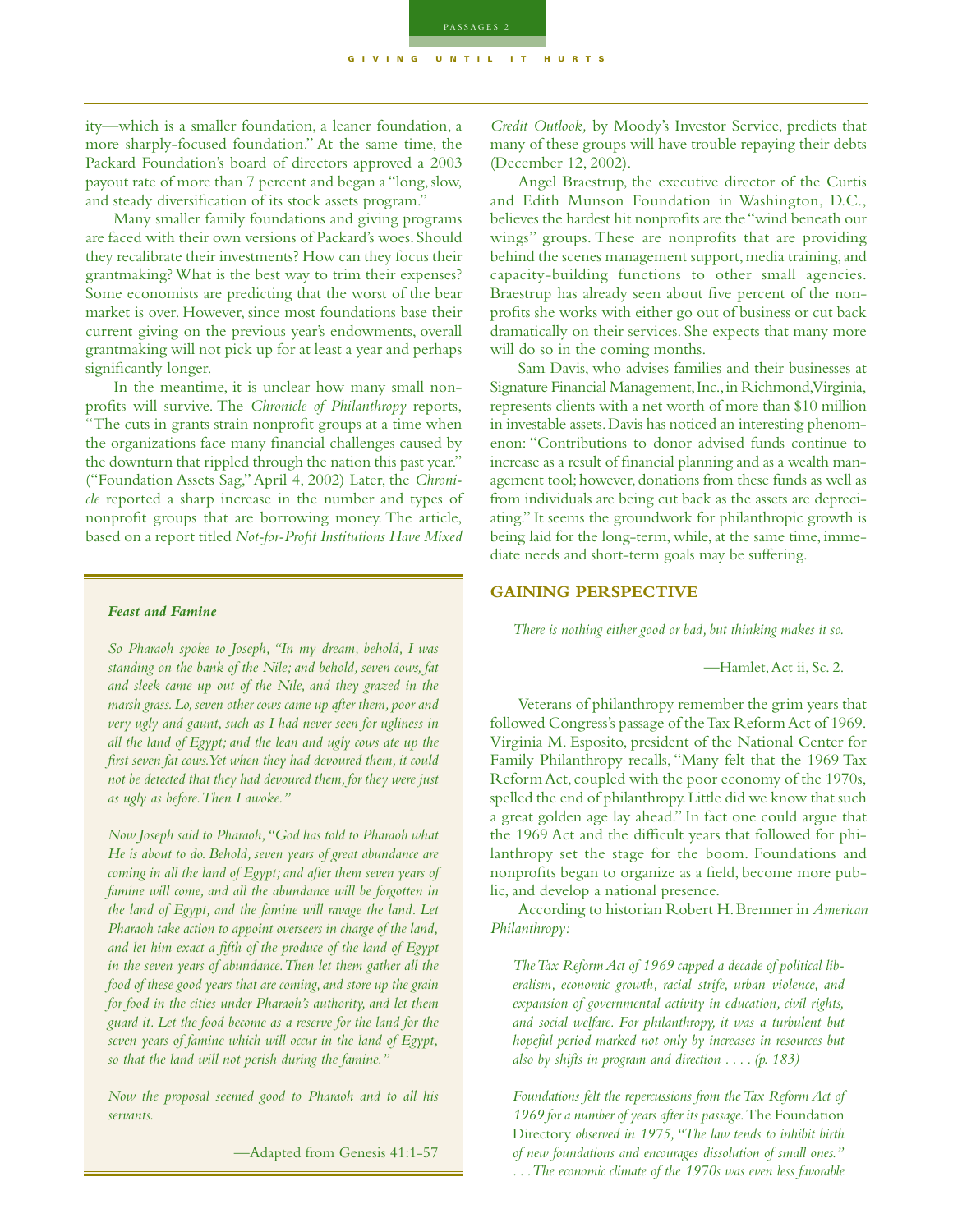*for foundations than the political atmosphere.The recession that began in 1973 sharply reduced the market value of foundation assets—losses of 30 to 40 percent were not uncommon and in some cases exceeded 60 percent . . . . (pp. 190–191)*

Despite the tough times that foundations and their grantees experienced, the philanthropic and nonprofit sectors began to grow in the early 1980s and continue to grow—even in the current economic downturn. In fact, Lester M. Salamon, director of the Johns Hopkins Center for Civil Society Studies, concluded in *The State of Nonprofit America,*"Nonprofit groups in the United States have proved resilient in the face of fiscal and other challenges." Salamon asserts that nonprofits are undergoing "a quiet revolution" in which they are increasingly marketing their services to paying customers, developing fundraising techniques to reach a broader audience of potential funders (i.e., not just the wealthy), and creating new partnerships with businesses.

And there is more good news: Boston College researchers Paul Schervish and John Havens believe their predictions of a generational wealth transfer, much of it to philanthropy, of at least \$41 trillion over the next 50 years remain valid despite the economic downturn. In a report titled *Why the \$41 Trillion Wealth Transfer Estimate is Still Valid* report that, despite the current economic climate, personal wealth has not dropped significantly below their 1998 estimate of roughly \$32 trillion.Much of the brouhaha over the loss of philanthropic assets comes from the dramatic shrinkage in foundation endowments and the financial hit suffered by a number of high-profile technology entrepreneurs. While these have received considerable media attention, a close look at the numbers on individual wealth reveals a continued growth in overall American wealth.

Claire M. Costello, director of philanthropic advisory service for The Citigroup Private Bank, reports that she is not seeing any drop in philanthropy among her clients. Costello notes, however, that her clients are self-selected; they access her services because they consider themselves able to afford to be philanthropic and because their value system is such that philanthropy remains an important part of their family life in any economic climate. She observes that her clients, regardless of their level of wealth and philanthropic capital, recognize the need for guidance to assist them with the increased number of charitable requests and choices they are facing today.

A recent issue of *Business Week* reaffirms this perception: "Even after the sharp decline in the market, the ranks of the very wealthy have never been stronger—and many are working almost as hard at giving their fortunes away as they did at amassing them." (December 2, 2002) While highlighting the new philanthropists,*Business Week* is also careful to point out that these philanthropists demand results and put conditions on their grants.

Susan Colpitts, executive vice president of Signature Financial Management in Norfolk,Virginia,says some of her clients who are close to retirement and hoped to be ready to start a foundation by now are holding off. However, they continue to give generously in their personal gifts, and many have started donor advised funds in the meantime."These are wonderful vehicles for people who do not have as much to give," says Colpitts.

Whitney L. Ball, co-founder and executive director of DonorsTrust—a public charity offering donor-advised accounts—sees donors giving through multiple charitable vehicles, either despite the economy or because of it."People are still getting bonuses, selling businesses, retiring, and doing many of the things they would do during a good economy,"says Ball.Donors are increasingly using the donor advised fund vehicle because they do not have the timing pressure of having to meet the five percent payout requirement, and it allows their gifts to be anonymous. Also, because there is no minimum payout requirement, they can time the gifts according to their goals and those of their grantees.

"People are still getting bonuses, selling businesses, retiring, and doing **Many** of the things they would do during a **good** economy."

Despite the lack of a payout requirement, families with donor advised funds generally give away much more than the five percent minimum that the law requires private foundations to disperse. Ball adds, "People set up donor advised funds because they want to give.They usually have charitable goals to accomplish."

## **BRAVE NEW WORLD**

Could the current financial woes be a wake up call to philanthropy? Is it time to re-think the way this sector conducts its business? Anne Marie Kemp, executive director and family member of the Greenlee Family Foundation in Louisville, Colorado, thinks so. Her foundation has cut its operating expenses by giving up its office and sharing space with her father's business.Anne is making herself available to nonprofits to help with strategic planning and is organizing forums for nonprofits with similar missions to enable them to meet and to have conversations about options for working together.

She does not look at the economic downturn as the beginning of the end, but as a chance for the nonprofit sector's revitalization. For example, in her community of 200,000 people, there are approximately 1,400 nonprofit agencies, many doing similar or duplicative work and all competing for the same funds.According to Anne,"If social Darwinism is alive and well, then 18 months from now, we will see a decrease in the number of nonprofit organizations in our community and that may be a very positive thing."

The economic downturn is also forcing foundations to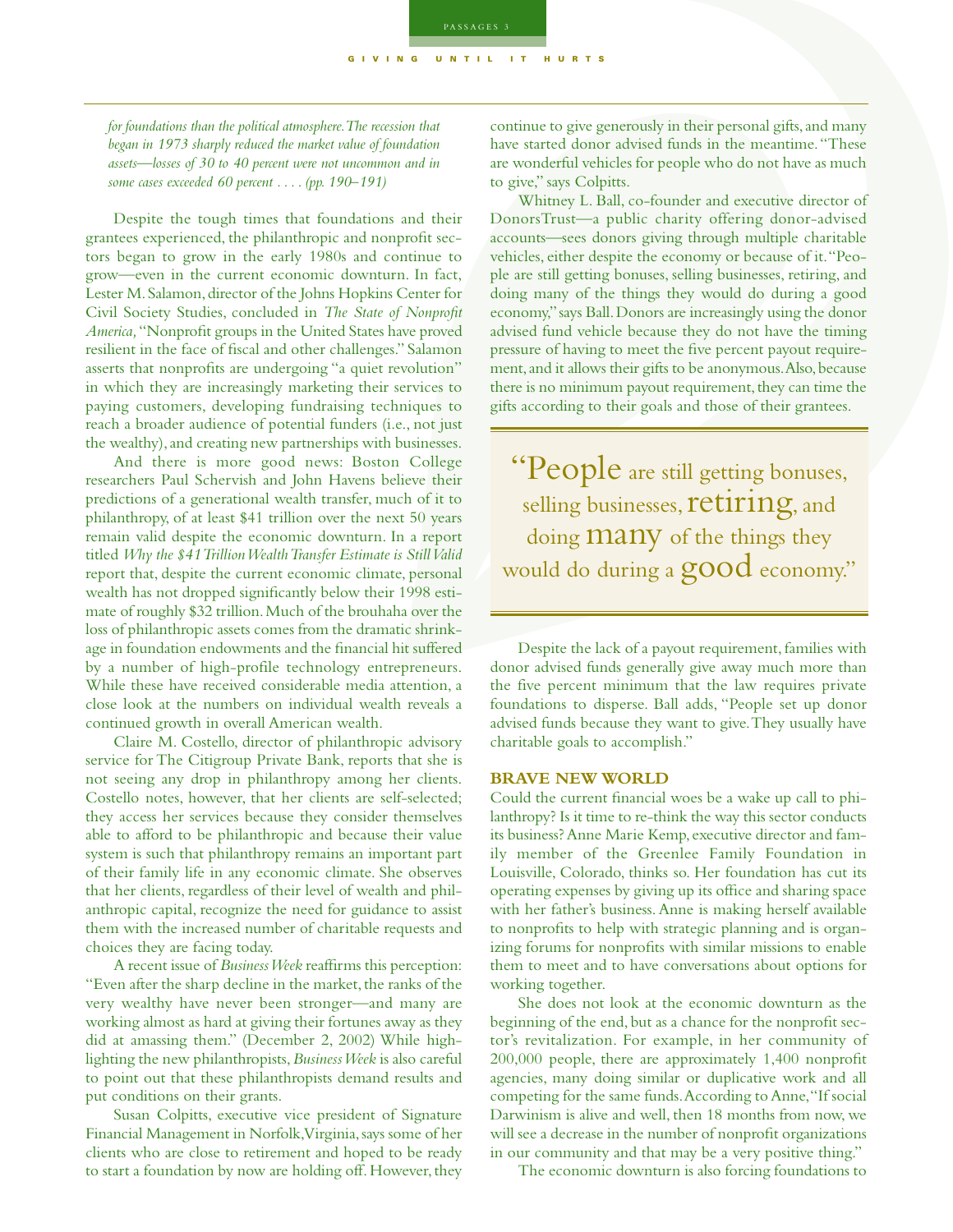work together in new ways.Foundations such as the Packard Foundation, the William and Flora Hewlett Foundation and the Ford Foundation have joined forces to help their grantees secure funding from other sources.Even the gigantic Gates Foundation has formed a new partnership with the Ford Foundation, the W.K. Kellogg Foundation, and the Carnegie Corporation of New York to build public high schools in the United States.

# **IT'S ALL IN THE MIX**

Another positive byproduct of the economic downturn is that many family philanthropies are taking a renewed look at their investment policies and practices. In a recent survey of California foundations, Lee Draper found that, "Almost every foundation we talked to stated that they have thoroughly reviewed their investment strategy and have further diversified their portfolios in order to improve asset value." *(Foundation News & Commentary,* November/ December, 2002)

"A family foundation's asset allocation policy is the key element of its overall investment strategy," writes Jeffrey Leighton in the National Center for Family Philanthropy's journal on *Investment Issues for Family Funds.* Leighton stresses that foundation investments are made for the longterm, which is at least five years. For example, the Harry and Jeanette Weinberg Foundation in Baltimore, Maryland with a \$2 billion endowment has 30 percent of its holdings in real estate.This asset diversification has helped cushion it from the stock market's fall. However, even with such a cushion, the foundation has still lost about \$200 million in the past two years and will probably reduce its giving for 2003.

## **WHAT ARE MY ORGANIZATION'S ASSETS?**

In this tough financial environment, it is more important than ever that organizations effectively utilize all of their assets—above and beyond the financial ones—including:

- Programs, products, and services: How can we adapt what we do to be more effective?
- Business strategy and plans: Are we investing the necessary time and energy in planning for the future?
- Physical space: Are we maximizing our office space; e.g., sharing it with other compatible groups, making it available to grantees, etc.
- Relationships with key allies: Are we coordinating our funding with other funders?
- Staff and board: Are we tapping into the energy and creativity of our staff? Are we using our board's expertise and contacts?
- Technology: Are we using technology (e.g., conference calls, software, etc.) to effectively support our work in a cost-effective manner?
- Reputation and goodwill: Are we using our organization's good name to maximize the impact of our resources?
- —Source: Josh Mintz, Cavanaugh, Hagan, and Pierson

Several foundation presidents are relying upon their investment committees more than ever before.They counsel, "A foundation that does not have an investment committee must create one." They also recommend that all foundations have a written investment policy, review their asset allocation each year, and hire trusted financial advisors.

Susan Colpitts recommends that family funds step up the oversight of their investments, if they have not done so already."Investing is not a hobby," she cautions. She advises family funds, regardless of their asset size, to hire an outside expert to help them select and evaluate money managers. It is also critical, says Colpitts, to have multiple money managers.The fund will more than make up for the extra costs incurred because its assets will suffer much less during down markets.She also recommends attending regional conferences and attending sessions on asset management. This is a good way to learn from colleagues and get recommendations about possible money managers or consultants."For people who are not professionally trained, it is very easy to make a mistake when overseeing investments. And good returns can be misleading because they can come from luck. What foundations need is a good process," concludes Colpitts.

# **STRATEGIES AND STORIES**

The National Center for Family Philanthropy conducted an informal poll of family philanthropies and found that most are tackling the soft economy with some hard-hitting tactics—for their own and for their grantees' survival.

- (1) *Cut Your Foundation's Administrative Costs.* Remember that the five percent payout rule includes administrative expenses. By cutting back on office space, staff salaries, and other administrative expenses, foundations can increase the amount of money flowing to nonprofits. While the Greenlee Family Foundation gave up its office space, a savings of nearly \$15,000 per year, others, such as the Flintridge Foundation in Pasadena, California, eliminated its printed annual report and laid off staff. The Pew Charitable Trusts is disbursing its grants in smaller monthly payments rather than larger quarterly, annual, or biannual installments in order to minimize the Trust's investment risk and reduce the amount it pays in federal excise tax on net investment income.
- (2) *Stay the Course.* "Foundations by their very nature are creatures of the market. Assets go down, and they go up," says Elizabeth T. Boris, director of the Urban Institute's Center on Nonprofits and Philanthropy. During the past decade many foundations made the case that they could not pay more than the five percent payout requirement even though they were getting doubledigit returns on their investments because they were shoring up their asset base for a time when the economy would falter.The tough times are here, and many believe foundations should now dip into their princi-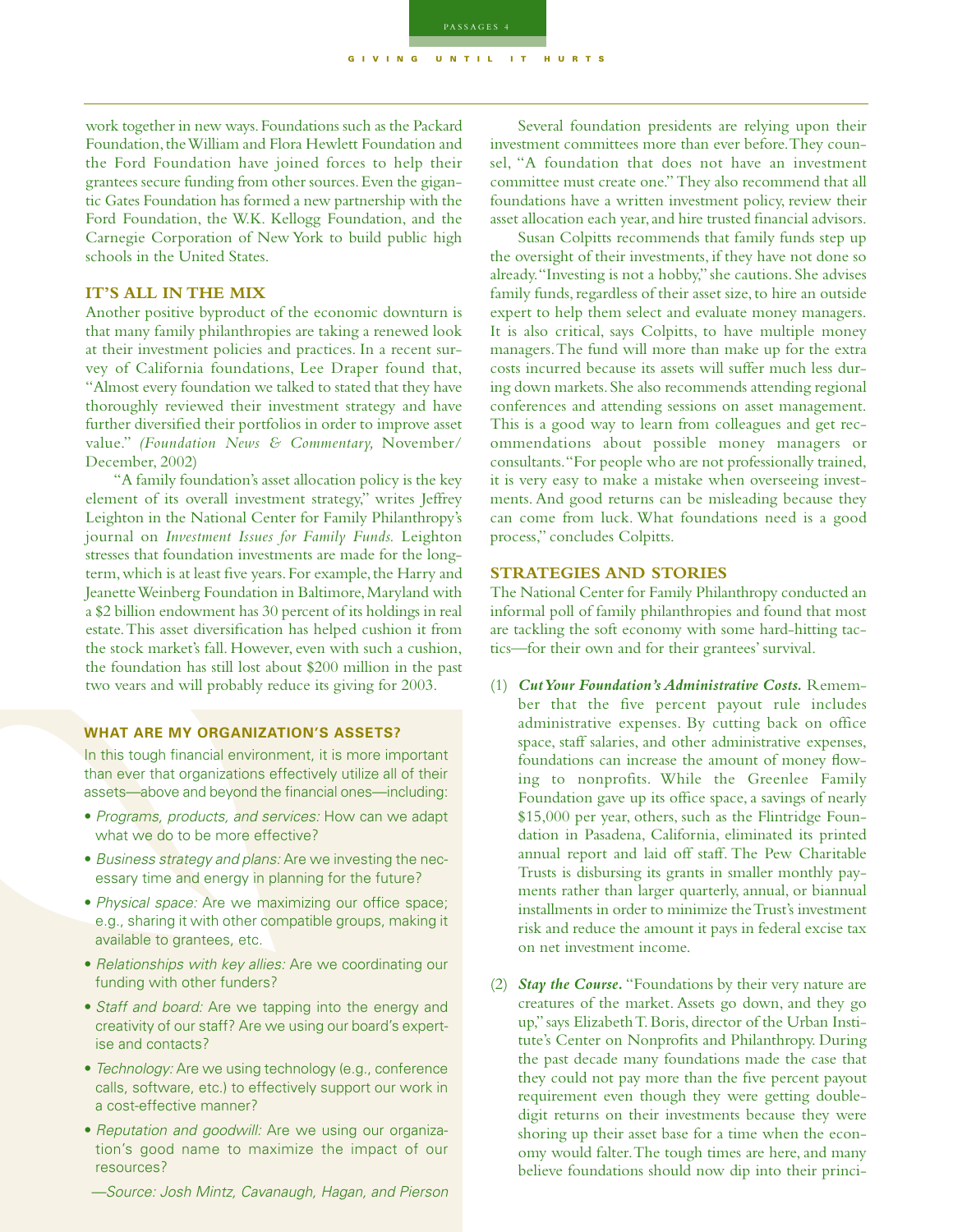ple so they can continue to fund organizations at the same levels they were funding them in better years.

- (3) *Decrease grants.*Most foundations are set up to exist in perpetuity. Their boards have to think about giving today and in 50 years and in 100 years. One family foundation's board had to make the difficult decision to reduce the foundation's grants budget by one-third. This was coupled with a 25 percent increase in grant applications, which had never happened before. Strategies using to adapt include:
	- Holding more frequent board meetings.
	- Holding more frequent investment committee meetings.
	- Monitoring monthly expenses.

These activities do not have to result in increased administrative costs as they can be accomplished through telephone calls, or can be held at the foundation's offices if the members live nearby.

(4) *Focus, Focus, Focus.* The Dresher Foundation in Baltimore, Maryland, is making smaller, multi-year grants to compensate for its decreased asset base. However, since the family also uses the investment managers for the family business to manage the foundation's assets, the assets have not declined nearly as much as have most endowments.

The board does not award more than the minimum five percent payout requirement as a rule and has managed to preserve the foundation's assets fairly well. Robin Platts, executive director of the Dresher Foundation, attributes this 'business as usual' approach to the board's clarity about the foundation's mission. Even without a website or annual report, Platts is hearing from more nonprofits than ever before.By paying close attention to the foundation's mission statement and guiding principles, the trustees reduce the number of tough decisions about which organizations to fund.

(5) *Spend Out.* Philanthropist Richard Goldman believes that Congress should increase the minimum payout rule to 10 percent annually. His foundation, the Richard & Rhoda Goldman Fund, will give away 10 percent of its assets this year and will dissolve ten years after his death. His fund's actions are consistent with the words of Julius Rosenwald, founder of Sears, Roebuck, & Company, who said Americans must have faith that "wisdom, kindness of heart, and goodwill are not going to die with this generation."

Another family foundation, the Steve and Michele Kirsch Foundation (formed in 1999 within the Community Foundation Silicon Valley) is willing to keep spending—even at the risk of spending itself out of existence. Its assets have dropped more than 80 percent since mid-2000. According to its chief executive, Kathleen Gwynn,"The reality is we might be out of business

in four years or so ....Steve and Michele and the board agreed that this foundation might not last in perpetuity.That was not the goal of setting up the Steven and Michele Kirsch Foundation. The goal was to solve problems." (San Jose *Mercury News,* December 2002)

"Foundations by their very nature are creatures of the market. Assets go  $down$ , and they go **up**."

A limit on the life of the foundation can give a family foundation greater flexibility during times of economic hardship. For example, the Ruth and Lovett Peters Foundation has a mandate to go out of business within 30 years.According to Dan Peters, the foundation's president, this gives the board more flexibility in responding to the bear stock market. "Although we have been clobbered by the market, we have not cut back our grantmaking. Our philosophy is simple—we would like our assets to be increasing, but that is not the case right now."The Peters Foundation is also using the decline in their investments as an opportunity to revisit how they do business.This includes:

- Communicating more and better with grantees, including in person visits as well as telephone calls, letters, and e-mails.
- Planning their grants farther ahead to allow grantees to plan ahead.
- Offering advice and guidance to grantees about operations, fundraising, and other matters.

"The sunset clause in our foundation is very liberating because we don't have to worry about preserving capital (for the long-term)," remarks Peters.

(6) *Take a Dip.* For some foundations, it is time to take a dip—into their principal that is. The Annie E. Casey Foundation in Baltimore, Maryland is doing this by maintaining their current level of giving, which in 2003 will amount to an eight percent payout. The Jay and Rose Phillips Family Foundation in Minneapolis, Minnesota is also increasing its payout from five to six percent of its assets in 2003. In making this decision, Patricia Cummings, executive director of the Phillips Foundation, said,"The board talked about the foundation's mission.They said the mission of the foundation is not to hold on to assets." Rather, the board decided that an increase in payout fit well with the foundation's mission to exhibit leadership and flexibility in responding to emerging community needs.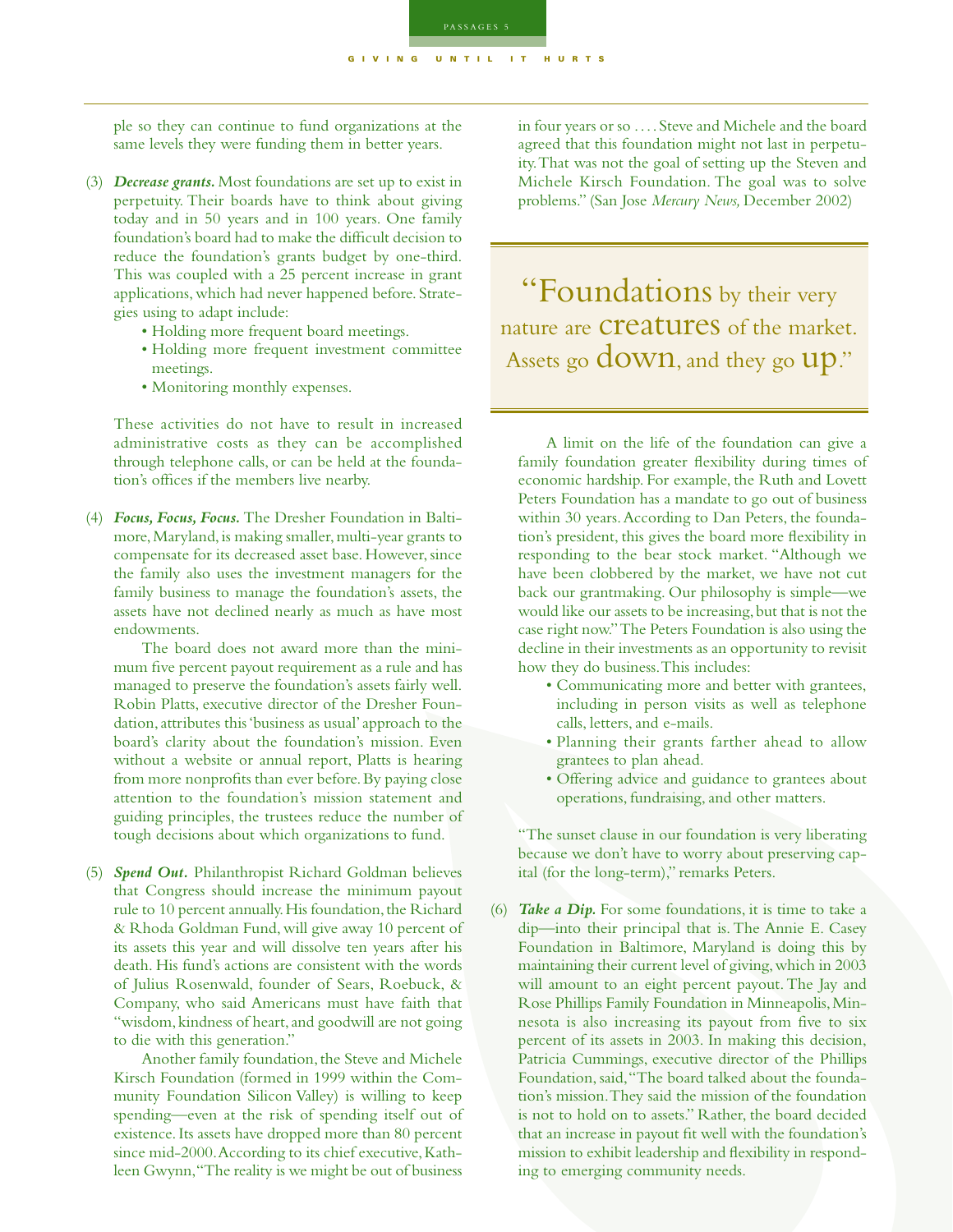# **THE NEEDMOR FUND: A CASE STUDY**

In the spring of 2002, the Needmor Fund's board asked staff leaders of 26 grantee organizations to help provide guidance and advice about how the fund might address the difficult questions raised by its decline in assets. The questions it asked included:

- Given the decline in its assets, should Needmor continue grantmaking at or near its current level, risking further shrinkage of its endowment as well as future restrictions on and possible eventual termination of its grantmaking? What outcomes might be anticipated for Needmor's grantees under this scenario?
- Alternatively, should the amount of money allocated for Needmor's grantmaking be reduced in the short-run to help assure that sufficient assets are available for an effective level of grantmaking, and Needmor's institutional viability, over the long term?
- If Needmor's grantmaking is to be reduced, what should be the magnitude, timing, and duration of the cutback?
- If a cutback is implemented, what are the options Needmor should consider for reaching the level decided on? For example, what criteria should be used to determine which groups get funded at current (or increased) levels versus those getting no grants? In addition to renewal grants, should grants be made to groups that are not current grantees? If so, what should be the criteria for selecting new grantees? Should Needmor continue to make technical assistance grants?
- How would a substantial or prolonged cutback in Needmor's grantmaking affect the achievement of Needmor's objectives and the work of its grantees?
- What changes, if any, should Needmor consider in the roles it takes to maximize the influence and effectiveness of its grantmaking and to assist grantees to meet their objectives? In light of these roles, what staff size and capabilities should Needmor plan on for the future?

This group of Needmor's grantees overwhelmingly felt that Needmor should stretch its grantmaking dollars to remain a viable funder for the long term, even though this might ensure that they would either be refunded at a lower level or not at all. Because the Needmor Fund's mission is to "work with others to bring about social justice," its grantees see it as one of a very small group of players in this field. As a result, they want it to be around for the long haul, regardless of the short-term consequences for their budgets.

Several of Needmor's grantees, while supporting the Fund's belt-tightening, also made compelling statements about why their particular organizations should continue to receive the level of support previously extended. The grantees also requested that Needmor work to catalyze funding from other sources to help fill the gaps left by its reduced grantmaking.

Molly Stranahan, vice chair of the Needmor Fund, says that as a result of the grantees' input, the Needmor board made a number of decisions to help it meet grantees' financial and other needs while maintaining the Fund's corpus. First, Needmor decided to continue to fund existing grantees at the cost of funding fewer new organizations. Second, Needmor adjusted its spending formula to reflect the down stock market. Needmor has had a policy of spending six percent of the average of the endowment for the past 12 quarters. The board changed this policy to calculate spending based upon the endowment's year-end value. As Stranahan points out, "Without adjusting our spending formula, it would be very easy to spend ourselves out of existence."

In addition to its board of directors, which consists of six family members and six nonfamily members, Needmor has a membership comprised of two generations of the family who contribute funds to the foundation annually. The membership elects the board.

Nine family members contributed to the foundation in 2002 (including the six family board members who must contribute at least \$1,000). To encourage more participation and to help make up for some of the loss to the foundation's endowment, the Needmor board is encouraging more family members to contribute, which Stranahan describes as a "fundraising drive within the family." These funds are spent in the year they are donated.

- (7) *Fund Operating Costs.* "Now is not the time to require that nonprofit health and human services providers design new and innovative projects," advise Ruth Holton and Gary Yates of the California Wellness Foundation,"but it is the time to help them maintain their service levels and programs." Holton and Yates recommend that foundations think about making one-time payments for multiple year grants to give nonprofits increased flexibility in managing their budgets.
- (8) *Consider Program Related Investments.* Francie Brody and Kevin McQueen of the consulting firm Brody,

Weiser & Burns recommend that foundations make program related investments as a way to continue to help nonprofits while preserving endowments. PRI's are below market loans to nonprofit organizations that count toward the foundation's payout requirement when they are made and again when they are repaid. According to Brody, "The investment recipient may raise a larger pool of funds than it could with grants alone, deepen its financial management and long-term planning, and become more bankable by establishing a good credit history. In turn the foundation can recycle funds for more than one project, increasing its long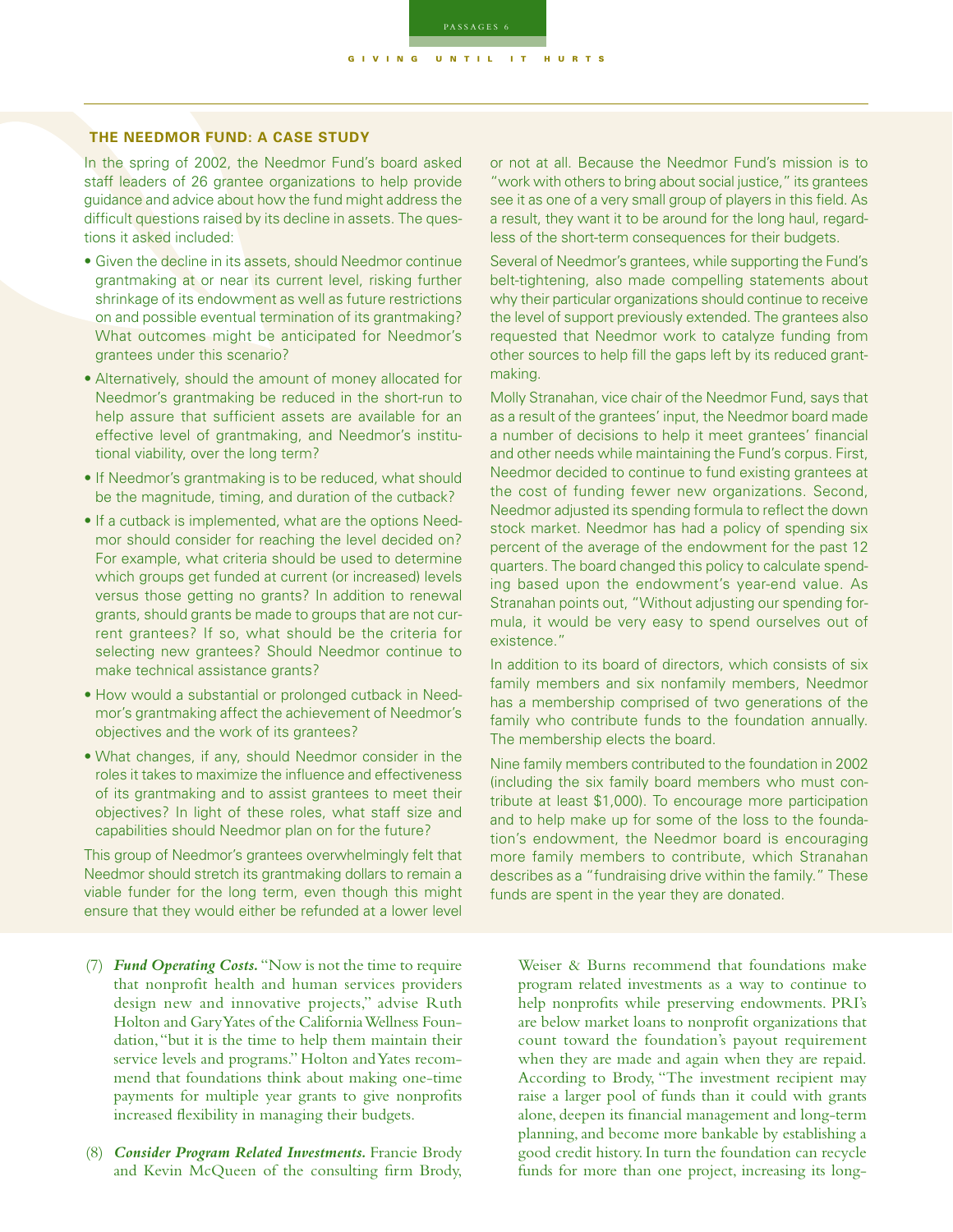GIVING UNTIL IT HURTS

term impact." (Association for Small Foundations newsletter, Fall 2002)

(9) *No New Grantees.* Some family philanthropies, such as the Greenlee Family Foundation, are only accepting proposals from current grantees.The Joseph and Harvey Meyerhoff Family Charitable Funds in Baltimore, Maryland, is just one of a number of foundations that will not make any new grants in 2003 and will trim grants to organizations it routinely supports by about ten percent.

# **MORE THAN MONEY**

Most philanthropists—even in the best of times—enjoy giving largely because they give more than their money.They give time, energy, expertise, contacts, and much more. During times when money is not as freely available as it once was, these non-cash contributions remain critically important to grantees.

The Curtis and Edith Munson Foundation is a family foundation in Washington, D.C., that operates in tandem with another family foundation (the Henry Foundation) and two of the family's donor advised funds. In fact, Executive Director Angel Braestrup is so passionate about the fact that family foundations give much more to the communities they fund than dollars that she has talked with more than 40 small foundation trustees about what they contribute.

Braestrup stresses,"All of our interactions with grantees should not be just about the projects we are supporting. Grantees are more likely to let us know that they are running into problems if they feel we care." For example, she routinely orders extra copies of worthwhile books on nonprofit management and other relevant topics and shares them with grantees.She also takes the heads of small organizations to lunch several times a year.This provides a way for them to talk about their work outside of the grant reporting formula.

Braestrup advises other small family foundations to get together on a regular basis with others who fund in their region or interest areas."Funders need to have constructive conversations about how they can consciously choose to invest in organizations in a strategic way—especially in the current economic climate." At the same time, she emphasizes, "We made a lot of progress during the economic boom. Now is not the time to panic; the market has been in this place before."

# **EXIT STRATEGIES**

Even with careful management and planning, the capriciousness of the market—and some would argue sound management practice—requires that a funder have an exit strategy.According to a report from Social Venture Partners, a venture philanthropy fund in Seattle,Washington, a true nonprofit exit strategy is a shared commitment between funders and those funded to:

1. Determine a strategy for accessing different types of funding over the organization's lifecycle.

- 2. Provide assistance to the nonprofit to build the organization's capacity to access these different types of funding.
- 3. Specify capacity building milestones, time periods, and roles for the funding relationship, given the overall strategy.

Social Venture Partners goes on to describe the qualities that a nonprofit will demonstrate when it has strong organizational capacity:

- 1. Good leadership and management, including the ability to plan strategically and respond to its market.
- 2. Solid organizational infrastructure.
- 3. A track record of meeting short-terms objectives on a consistent basis.
- 4. Positive social outcomes and evidence of progress towards meeting the mission.
- 5. A clear vision for the future.

Clearly,in a bad economy,fewer nonprofits will be in a position to meet these criteria. However, this may be the time for funders and grantees to ask hard questions about

# **GIVING MORE THAN MONEY**

Resources that family foundations can contribute to the well being of nonprofit organizations besides money:

# **Time**

- Share the good news about the grants and organizations you are supporting
- Host a special event
- Volunteer for a committee or advisory board
- Serve on boards of directors

# **Experience**

- Offer advice and guidance on issues around which you are knowledgeable, e.g., strategic planning, development, accounting, and technology
- Help with staff hiring by spreading the word about jobs and helping to screen resumes
- Recommend professionals whose work you value, e.g., consultants, contractors, accountants, and lawyers, etc.

## **People**

- Introduce the organizations you support to other potential donors
- Share your Rolodex with the organizations you support for their mailing lists
- Help broker matches for in kind gifts such as office furniture and computer supplies and equipment

—Adapted from the session, "Giving More than Money" at the January 2003 Association For Small Foundations Meeting in Washington, DC, prepared by Angel Braestrup.